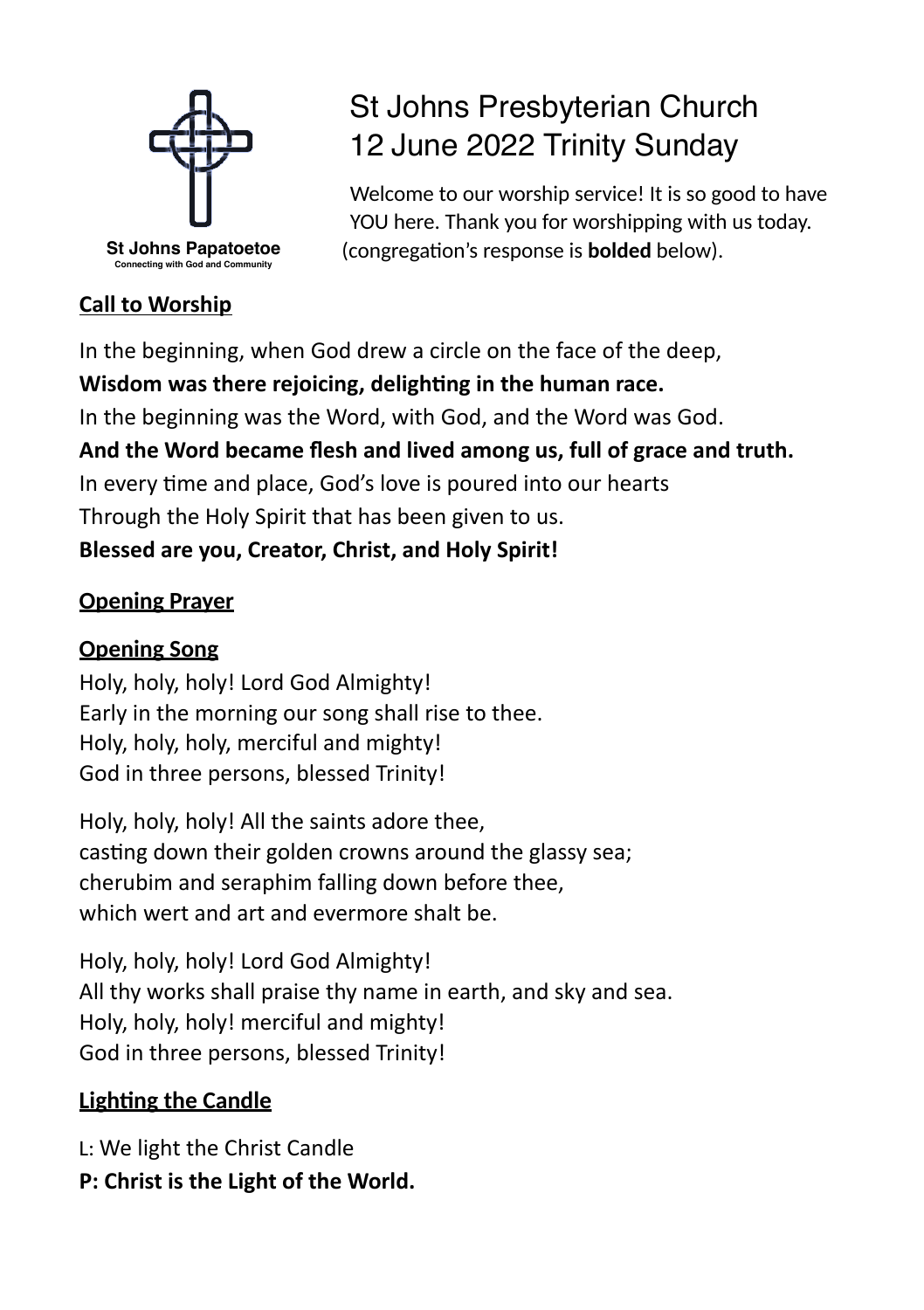## **Prayer for Forgiveness**

**God of grace, love, and communion, we confess that we have failed to love you with all our heart, soul, and mind; and to love our neighbour as ourselves. We ignore your commandments, stray from your way, and follow other gods.**

**Have mercy on us. Forgive our sin and raise us to new life. that we may serve you faithfully and give honour to your holy name.** *(A \$me of silent confession follows)*

#### **Passing the Peace**

The peace of our Lord Jesus Christ be with you all. **And also with you.**

## **Hymn**

O Lord my God, when I in awesome wonder Consider all the worlds thy hands have made, I see the stars, I hear the rolling thunder, Thy power throughout the universe displayed:

#### *Refrain:*

*Then sings my soul, my Saviour God, to thee: How great thou art! How great thou art! Then sings my soul, my Saviour God, to thee: How great thou art! How great thou art!*

When through the woods and forest glades I wander And hear the birds sing sweetly in the trees, When I look down from lofty mountain grandeur, And hear the brook and feel the gentle breeze:

*Refrain*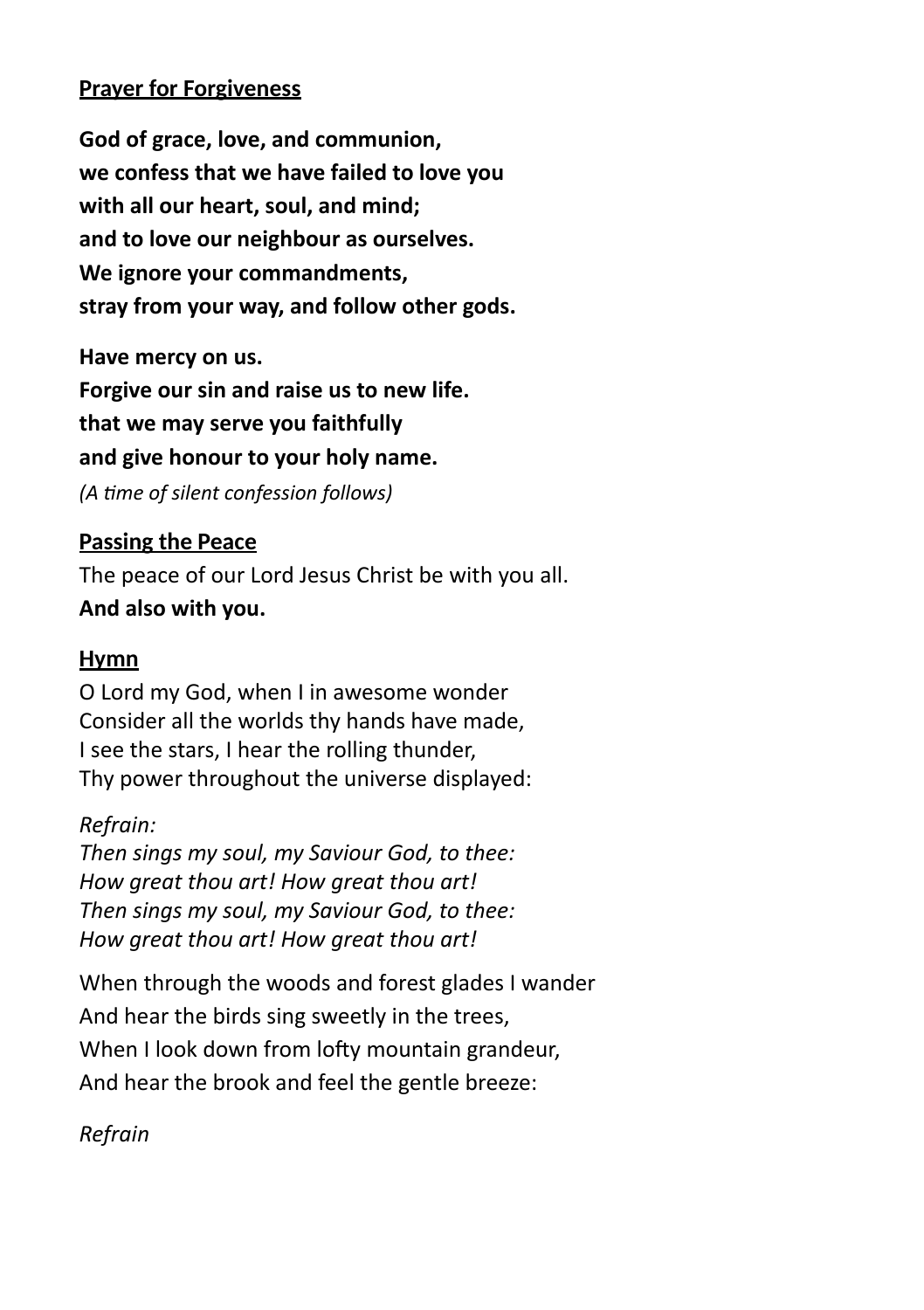And when I think that God, his Son not sparing, Sent him to die, I scarce can take it in, That on the cross, my burden gladly bearing, He bled and died to take away my sin.

## *Refrain*

When Christ shall come with shout of acclamation And take me home, what joy shall fill my heart! Then I shall bow in humble adoration. And there proclaim, "My God, how great thou art!"

## *Refrain*

**Children's Talk** (Children then go to classes)

## **Prayer for Illumination:**

**Bible Reading:** Romans 5:1-5; John 16:12-15

#### **Sermon**

## **Reflective Hymn**

Be still. for the presence of the Lord, the Holy One is here. Come, bow before Him now, with reverence and fear. In Him no sin is found, we stand on holy ground. Be still, for the presence of the Lord, the Holy One is here.

Be still, for the glory of the Lord, is shining all around. He burns with holy fire, with splendour He is crowned. How awesome is the sight, our radiant King of Light! Be still, for the glory of the Lord, is shining all around.

Be still, for the power of the Lord, is moving in this place. He comes to cleanse and heal, to minister His grace. No work too hard for Him, in faith receive from Him. Be still, for the power of the Lord, is moving in this place.

## **Bap3sm**